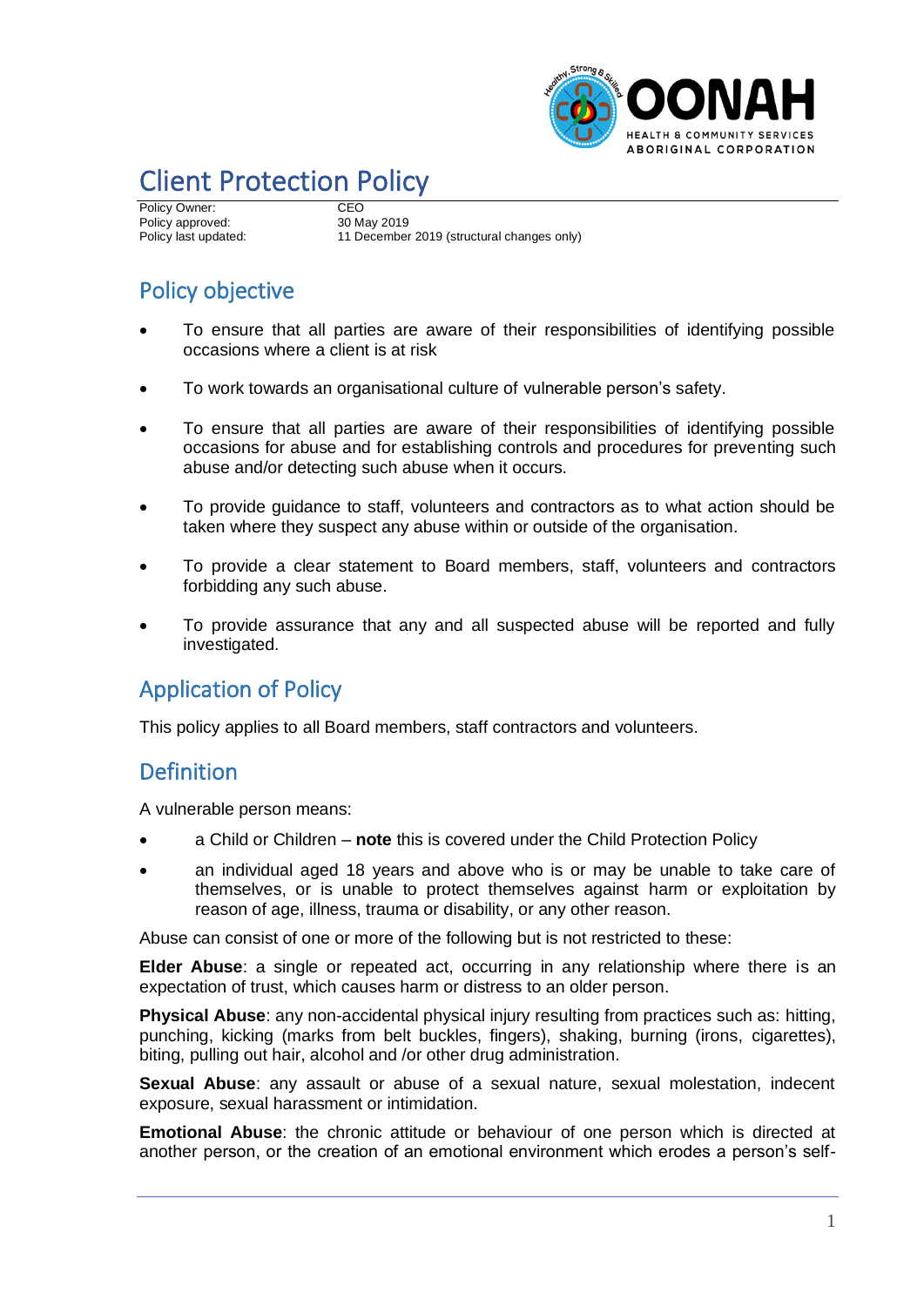esteem and social confidence over time. Behaviours may include: insulting, bullying, ignoring, rejecting, corrupting, isolating, terrorising or other extreme acts in the vulnerable person's presence.

#### **Financial Abuse** may include:

Activities by an attorney in violation of their powers, duties and responsibilities under an Enduring Power of Attorney (EPA).

- Misappropriation of money, valuables or assets
- Forging signatures on cheques,
- Denial of Access to personal assets
- Accessing a person's funds electronically and/ or
- Forced or unauthorised changes to legal documents.

**Neglect:** characterised by the failure to provide for basic needs. Any serious omission or commission which jeopardises or impairs a person's health or development.

### **Policy**

Oonah is committed to promoting and protecting the interests and safety of all clients at all times. We have zero tolerance for the abuse of vulnerable people.

The protection of vulnerable people is a shared responsibility between Oonah, all employees, Board members, contractors and volunteers.

Oonah is committed to building an environment and culture where a victim, staff member, contractor or volunteers feel able to report such abuse.

Everyone working at Oonah is responsible for the care and protection of vulnerable people and reporting information about abuse.

You do not need to be absolutely certain that abuse has occurred, and you do not need to have proof. You do, however, need to have a reasonable belief of abuse occurring. This belief may be based on communication (e.g. a disclosure) and/or observations (e.g. indicators of abuse). If you are unsure about whether to report a concern seek direction from your immediate supervisor.

If you believe a client is in immediate danger call 000.

## **Procedures**

#### **Responsibilities**

The Board has ultimate responsibility for the detection and prevention of the abuse of a vulnerable person and is responsible for ensuring that appropriate and effective internal control systems are in place. The Board is also responsible for ensuring that appropriate policies and procedures and a Code of Conduct are in place.

The CEO must ensure that they:

• Promote vulnerable people safety at all times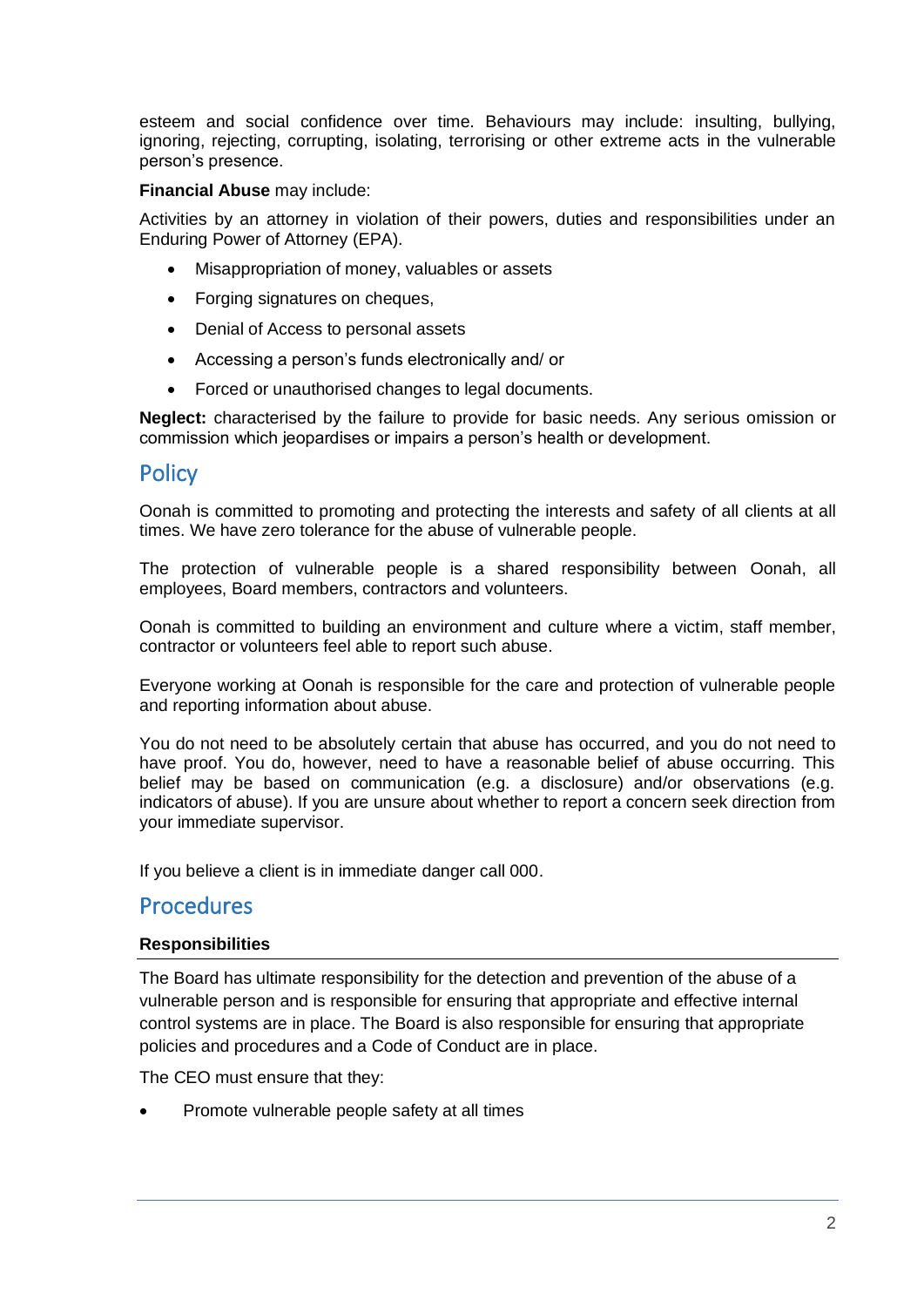- Assess the risk of abuse within their area of control and eradicate / minimise any risk to the extent possible
- Educate employees about the prevention and detection of vulnerable person abuse
- Ensuring that all adults within Oonah are aware of their obligation to report suspected abuse of a vulnerable person in accordance with these policies and procedures
- Ensuring that all staff, contractors and volunteers are aware of their obligation to observe the Code of Conduct (particularly as it relates to the safety of vulnerable people)
- Providing support for staff, contractors and volunteers in undertaking their vulnerable person protection responsibilities.
- Dealing with and investigating reports vulnerable person abuse
- Facilitate the reporting of any inappropriate behaviour or suspected abusive activities.

#### Everyone should

All staff, volunteers and contractors share in the responsibility for the prevention and detection of abuse, and must:

- Familiarise themselves with the relevant laws, the Code of Conduct, and Oonah's policy and procedures in relation to vulnerable person protection and comply with all requirements.
- Familiarise themselves with the types of abuse that might occur within their area of responsibility and be alert for any indications of such conduct.
- Report any reasonable belief that a client's safety is at risk to the relevant authorities (such as the police)
- Report any suspicion that a client's safety may be at risk to their supervisor (or if their supervisor is involved in the suspicion, to a reasonable person in the organisation)
- Provide an environment that is supportive of all client's emotional and physical safety.
- Have a duty of care to participants

Duty of care includes:

- Provision of suitable and safe premises
- Provision of an adequate system of supervision
- Implementation of strategies to prevent bullying
- Ensuring that medical assistance is provided to a sick or injured client
- Managing employee recruitment, conduct and performance.